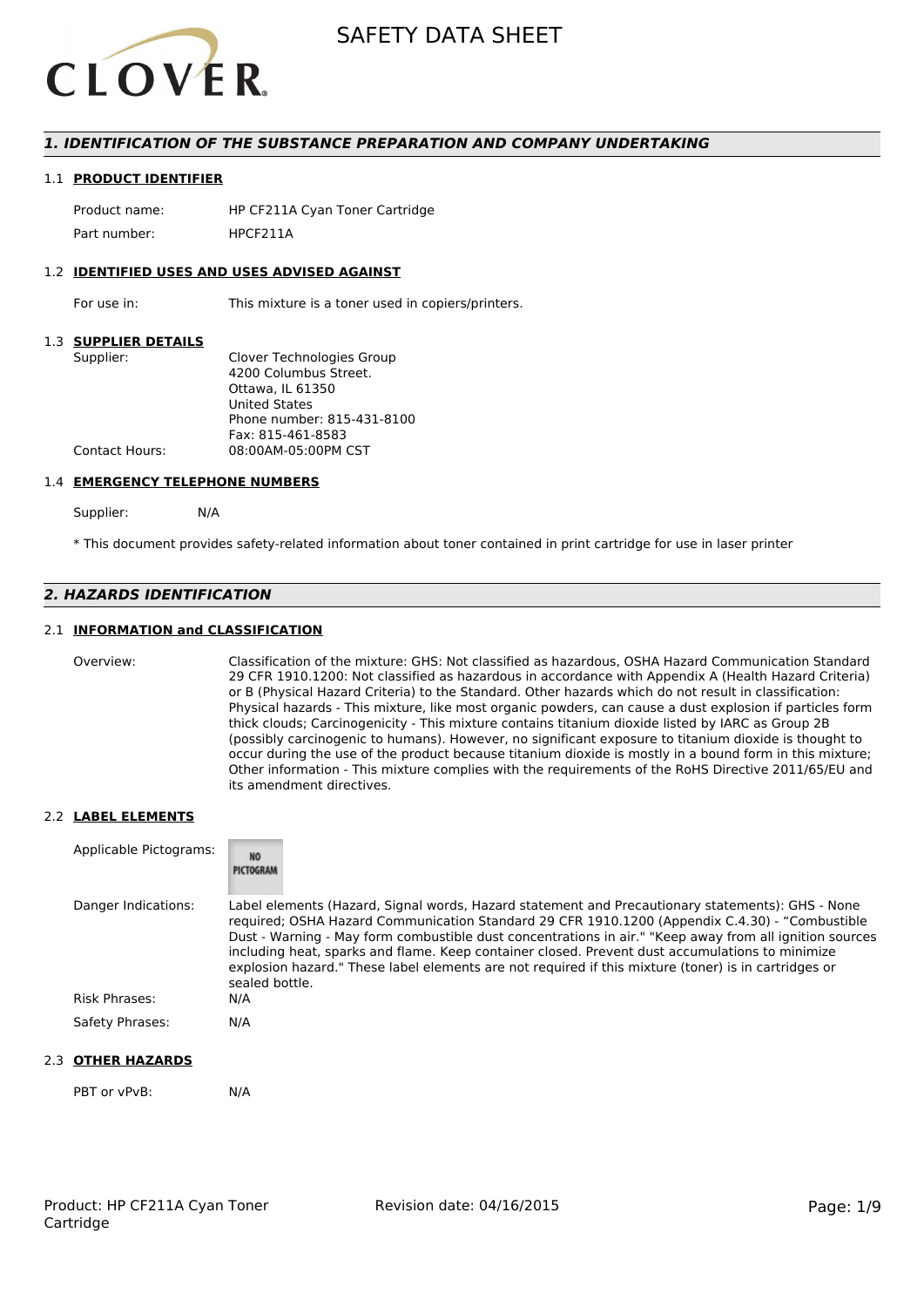

# *3. COMPOSITION / INFORMATION ON INGREDIENTS*

| Ingredients                   | <b>CAS number</b>   | Weight % | <b>OSHA</b><br><b>PEL</b> | <b>ACGIH</b><br><b>TLV</b> | Other                                                                                                                                                                                                                                                                                                                                                                         |
|-------------------------------|---------------------|----------|---------------------------|----------------------------|-------------------------------------------------------------------------------------------------------------------------------------------------------------------------------------------------------------------------------------------------------------------------------------------------------------------------------------------------------------------------------|
| Styrene acrylate<br>copolymer | <b>TRADE SECRET</b> | 70-90    |                           |                            | TSCA listed/exempted: Yes                                                                                                                                                                                                                                                                                                                                                     |
| Wax                           | <b>TRADE SECRET</b> | $5 - 15$ |                           |                            | TSCA listed/exempted: Yes                                                                                                                                                                                                                                                                                                                                                     |
| Pigment                       | <b>TRADE SECRET</b> | $3-10$   |                           |                            | TSCA listed/exempted: Yes                                                                                                                                                                                                                                                                                                                                                     |
| Amorphous silica              | 7631-86-9           | $<$ 5    |                           |                            | TSCA listed/exempted: Yes                                                                                                                                                                                                                                                                                                                                                     |
| Titanium dioxide              | 13463-67-7          | $<$ 1    |                           |                            | TSCA listed/exempted: Yes. Refer<br>to Section 8 for the exposure limits<br>and Section 11 for toxicological<br>information. All the substances in<br>this mixture are listed or exempted<br>in the inventory of TSCA (USA),<br>AICS (Australia), DSL (Canada),<br>IECSC (China), EINECS/ELINCS (EU),<br>ENCS (Japan), KECI (Korea), PICCS<br>(Philippines) and ECN (Taiwan). |

The Full Text for all R-Phrases are Displayed in Section 16

# **COMPOSITION COMMENTS**

The Data Shown is in accordance with the latest Directives. This section provides composition information for the toner powder contained in specially designed container inside of the print cartridge.

### *4. FIRST-AID MEASURES*

#### 4.1 **FIRST AID MEASURES**

### 4.1.1 **FIRST AID INSTRUCTIONS BY RELEVANT ROUTES OF EXPOSURE**

| Inhalation:   | Provide fresh air immediately. If symptoms occur, seek medical advice.                                                                                |
|---------------|-------------------------------------------------------------------------------------------------------------------------------------------------------|
| Eye contact:  | Do not rub eyes. Immediately rinse with plenty of clean running water until particles are washed<br>out. If irritation persists, seek medical advice. |
| Skin contact: | Wash out particles with plenty of water and soap. If irritation develops, seek medical advice.                                                        |
| Ingestion:    | Clean mouth out with water. Drink several glasses of water. If sickness develops, seek medical<br>advice.                                             |

#### 4.1.2 **ADDITIONAL FIRST AID INFORMATION**

| Additional first aid information:     | N/A                                                                                                                                                                        |
|---------------------------------------|----------------------------------------------------------------------------------------------------------------------------------------------------------------------------|
| Immediate Medical Attention Required: | Immediate medical attention may be required in the unlikely event of extreme<br>inhalation, eye contact or unusual reaction due to physical idiosyncrasy of the<br>person. |

#### 4.2 **SYMPTOMS AND EFFECTS**

| Acute Symptoms from Exposure:   | Eye contact: Irritation may occur by mechanical abrasion. Skin contact: Minimal skin    |
|---------------------------------|-----------------------------------------------------------------------------------------|
|                                 | irritation may occur. Inhalation: Slight irritation of respiratory tract may occur with |
|                                 | exposure to large amount of toner dust. Ingestion: Ingestion is an unlikely route of    |
|                                 | entry under normal conditions of use.                                                   |
| Delayed Symptoms from Exposure: | N/A                                                                                     |

# 4.3 **IMMEDIATE SPECIAL TREATMENT OR EQUIPMENT REQUIRED**

N/A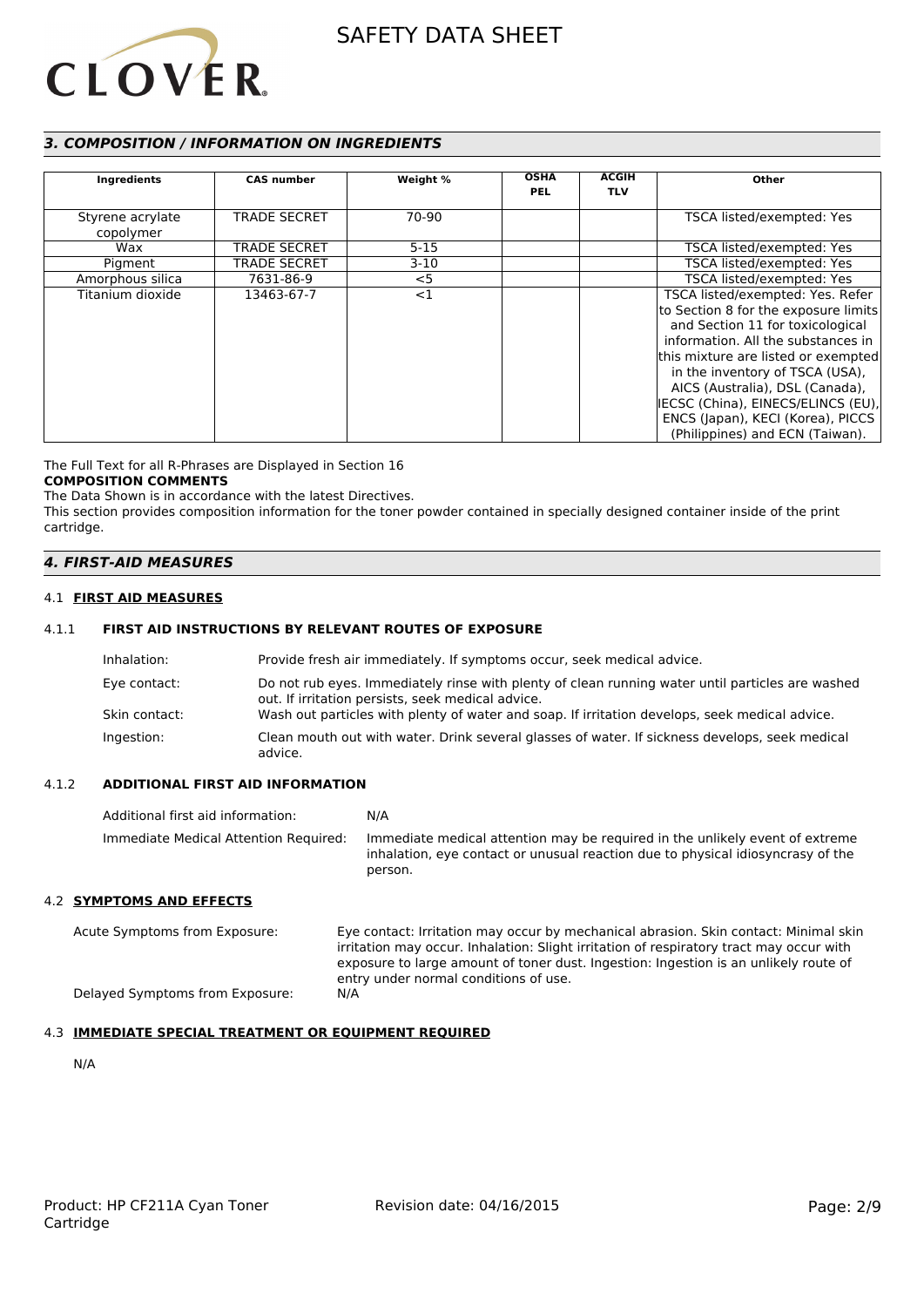

# *5. FIRE-FIGHTING MEASURES*

#### 5.1 **EXTINGUISHING MEDIA**

| Recommended Extinguishing Media:    | Water, foam, dry chemical |
|-------------------------------------|---------------------------|
| Extinguishing Media Not to be Used: | None known.               |

#### 5.2 **SPECIAL HAZARD**

Unusual Fire/Explosion Hazards: Toner, like most organic powders, is capable of creating a dust explosion when particles form thick clouds in the presence of an ignition source. Carbon monoxide and carbon dioxide are hazardous resulting gases.

Extinguishing Media Not to be Used: N/A

#### 5.3 **ADVICE FOR FIRE FIGHTERS**

Avoid inhalation of smoke. Wear protective cloting an wear self-contained breathing apparatus

#### *6. ACCIDENTAL RELEASE MEASURES*

#### 6.1 **PERSONAL PRECAUTIONS, PROTECTIVE EQUIPMENT AND EMERGENCY PROCEDURES**

#### 6.1.1 **PRECAUTIONS FOR NON-EMERGENCY PERSONNEL**

Avoid dispersal of dust in the air. (Do not clear dust surfaces with compressed air.). Do not breathe dust.

#### 6.1.2 **ADDITIONAL FIRST AID INFORMATION**

N/A

#### 6.1.3 **PERSONAL PROTECTION**

Wear personal protective equipment as described in Section 8.

#### 6.2 **ENVIRONMENTAL PRECAUTIONS**

Regulatory Information: Keep product out of sewers and watercourses.

#### 6.3 **METHODS AND MATERIAL FOR CONTAINMENT AND CLEANUP**

Spill or Leak Cleanup Procedures: Eliminate sources of ignition including sparks and flammables. Nonsparking tools should be used. Shelter the released material (powder) from wind to avoid dust formation and scattering. Vacuum or sweep the material into a sealed container. If a vacuum cleaner is used, it must be dust explosion-proof. Dispose of the material in accordance with Federal/state/local requirements.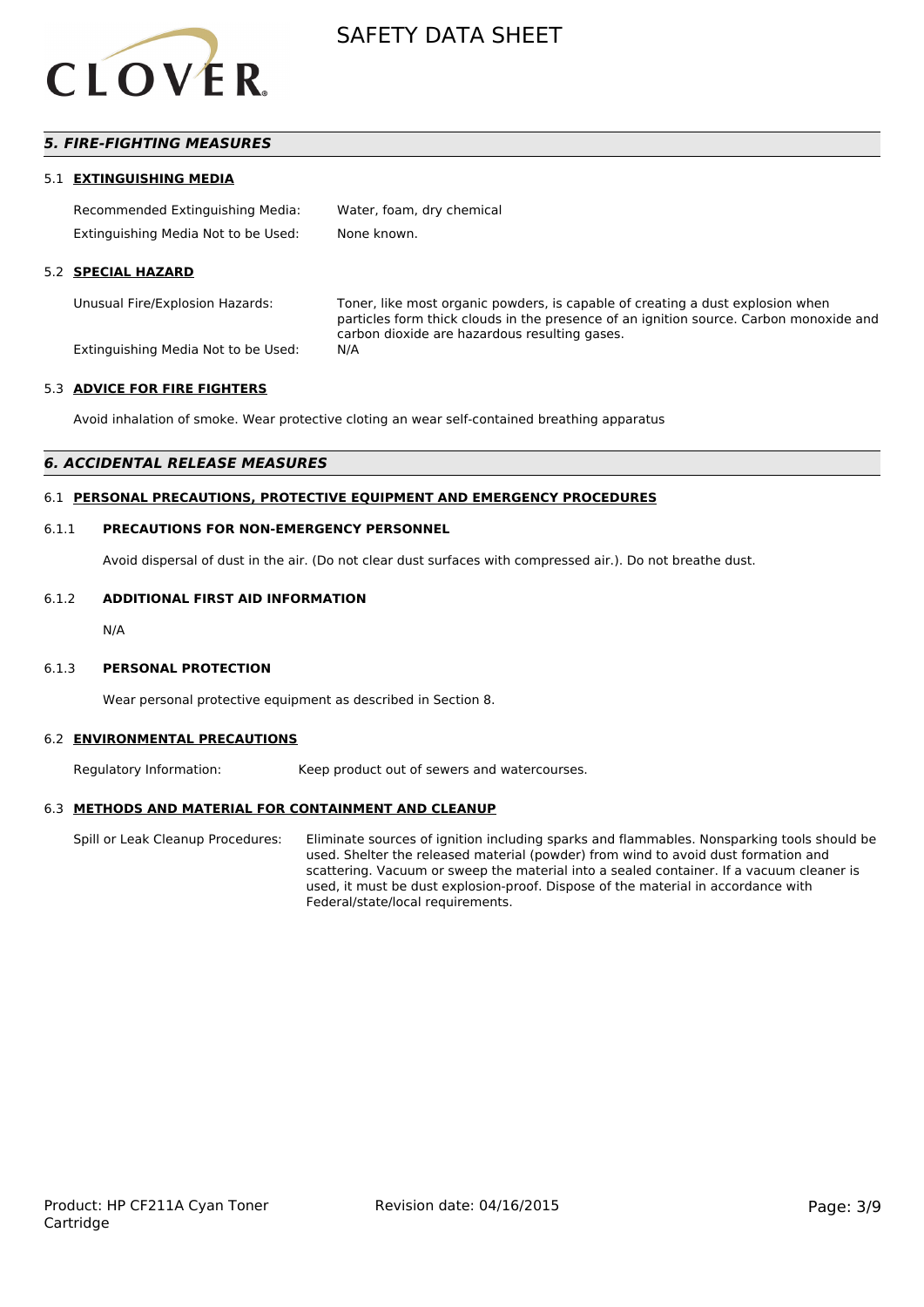

### *7. HANDLING AND STORAGE*

#### 7.1 **PRECAUTIONS FOR SAFE HANDLING**

Recommendations for Handling: No special precautions when used as intended. Keep containers closed, avoid creating dust. Keep away from ignition sources. Advice on General Hygiene: Never eat, drink or smoke in work areas. Practice good personal hygiene after using this material, especially before eating, drinking, smoking, using the restroom, or applying cosmetics.

#### 7.2 **CONDITIONS FOR SAFE STORAGE**

Avoid high temperatures, >100°F/32°C

#### 7.3 **SPECIFIC END USES**

Printing devices

#### *8. EXPOSURE CONTROLS/PERSONAL PROTECTION*

#### 8.1 **CONTROL PARAMETERS**

The best protection is to enclose operations and/or provide local exhaust ventilation at the site of chemical release in order to maintain airborne concentrations of the product below OSHA PELs (See Section 2). Local exhaust ventilation is preferred because it prevents contaminant dispersion into the work area by controlling it at its source.

#### 8.2 **EXPOSURE CONTROLS**

#### **Respiratory protection:**

IMPROPER USE OF RESPIRATORS IS DANGEROUS. Seek professional advice prior to respirator selection and use. Follow OSHA respirator regulations (29 CFR 1910.134 and 1910.137) and, if necessary, wear a NIOSH approved respirator. Select respirator based on its suitability to provide adequate worker protection for given work conditions, levels of airborne contamination, and sufficient levels of oxygen.

#### **Eye/Face Protection:**

Contact lenses are not eye protective devices. Appropriate eye protection must be worn instead of, or in conjunction with contact lenses.

#### **Hand/Skin Protection:**

For emergency or non-routine operations (cleaning spills, reactor vessels, or storage tanks), wear an SCBA. WARNING! Air purifying respirators do not protect worker in oxygen deficient atmospheres.

#### **Additional Protection:**

N/A

#### **Protective Clothing and Equipment:**

Wear chemically protective gloves, boots, aprons, and gauntlets to prevent prolonged or repeated skin contact. Wear splashproof chemical goggles and face shield when working with liquid, unless full face piece respiratory protection is worn.

#### **Safety Stations:**

Make emergency eyewash stations, safety/quick-drench showers, and washing facilities available in work area.

#### **Contaminated Equipment:**

Separate contaminated work clothes from street clothes. Launder before reuse. Remove material from your shoes and clean personal protective equipment. Never take home contaminated clothing.

#### **Comments:**

Never eat, drink or smoke in work areas. Practice good personal hygiene after using this material, especially before eating, drinking, smoking, using the restroom, or applying cosmetics.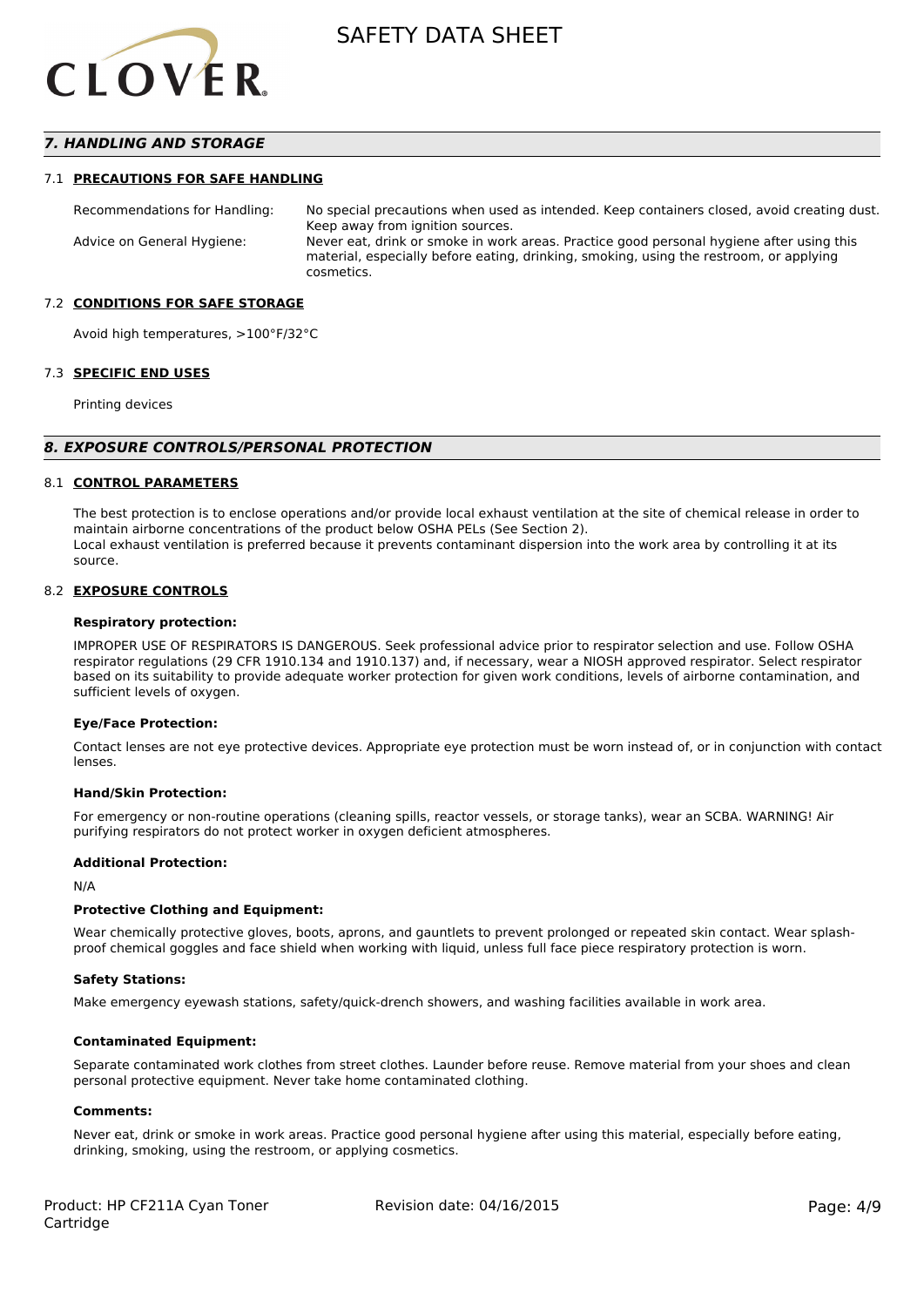

# *9. PHYSICAL AND CHEMICAL PROPERTIES*

# 9.1 **DETAIL INFORMATION**

| Physical state:            | APPEARANCE: Fine cyan powder |
|----------------------------|------------------------------|
| Color:                     | Cyan                         |
| Odor:                      | None or slight plastic odor  |
| Odor threshold:            | N/A                          |
|                            |                              |
| Boiling point:             | N/A                          |
| Melting point:             | N/A                          |
| Flash point:               | N/A                          |
| Explosion limits:          | N/A                          |
| Relative density:          | $1.0 - 1.5$                  |
| Auto-ignition temperature: | N/A                          |
|                            |                              |

#### 9.2 **OTHER INFORMATION**

SOLUBILITY: Negligible in water. Partially soluble in some organic solvents such as toluene and tetrahydrofuran.

# *10. CHEMICAL STABILITY AND REACTIVITY*

# 10.1 **Reactivity:**

| <b>Reactivity Hazards:</b><br><b>Data on Mixture Substances:</b> | None<br>None                                                                                                   |
|------------------------------------------------------------------|----------------------------------------------------------------------------------------------------------------|
| 10.2 Chemical Stability:                                         | The product is stable. Under normal conditions of storage and use, hazardous<br>polymerisation will not occur. |
| 10.3 Hazardous Polymerization:                                   | Stable under conditions of normal use.                                                                         |
| 10.4 Conditions to Avoid:                                        | Keep away from heat, flame, sparks and other ignition sources.                                                 |
| 10.5 Incompatible Materials:                                     | Strong oxidising materials                                                                                     |
| 10.6 Hazardous Decomposition:                                    | Will not occur.                                                                                                |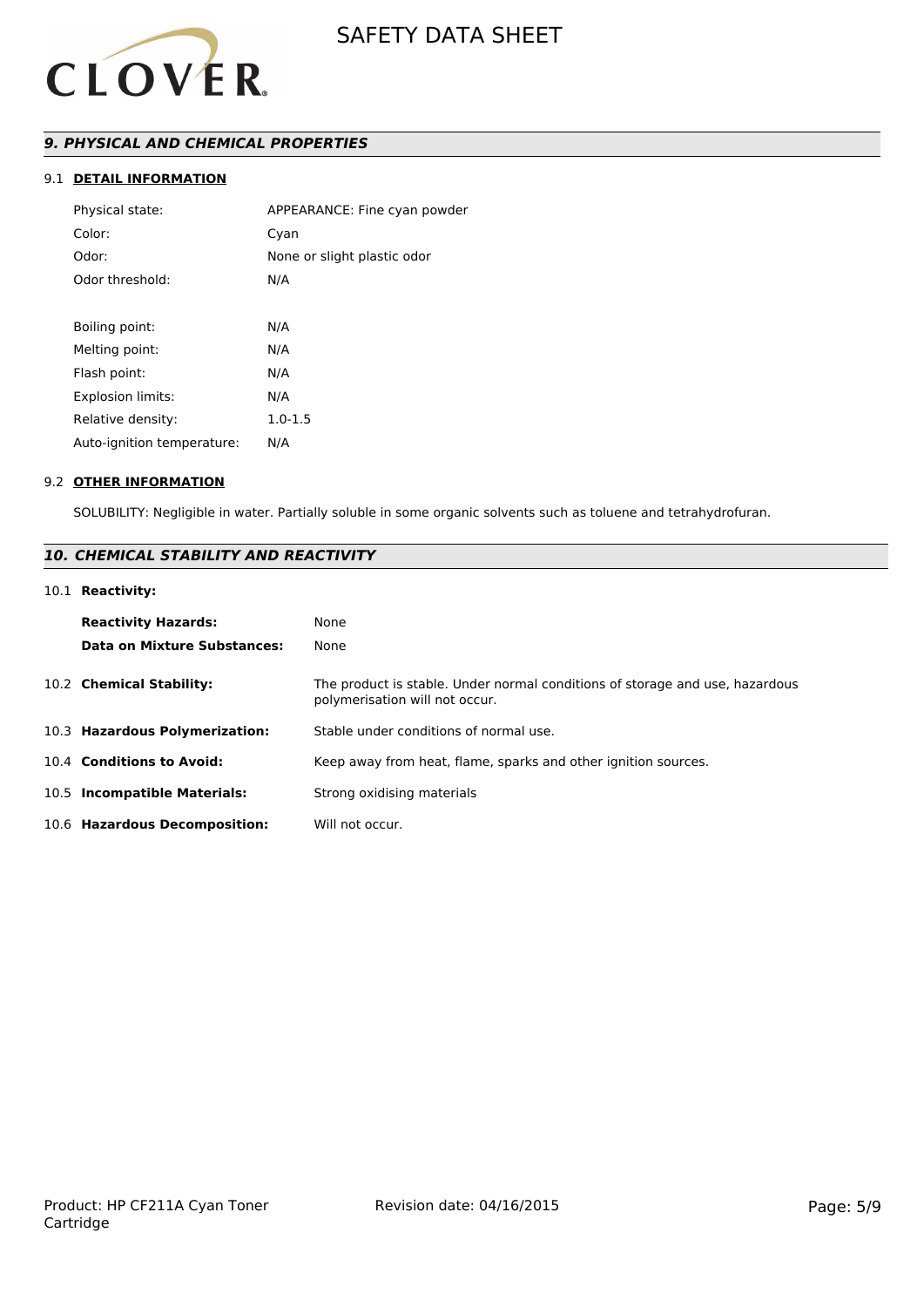

# *11. INFORMATION ON TOXICOLOGICAL EFFECT*

| <b>Mixtures:</b>                   | According to our test results of this or similar mixture and the information provided by the<br>suppliers about the substances contained in this mixture, seriously damaging effect is not<br>expected when this mixture is treated in accordance with standard industrial practices and<br>Federal/state/local requirements. Refer to Section 2 for potential health effects and Section 4 for<br>first aid measures.                                                                                                                                                                                                                                         |
|------------------------------------|----------------------------------------------------------------------------------------------------------------------------------------------------------------------------------------------------------------------------------------------------------------------------------------------------------------------------------------------------------------------------------------------------------------------------------------------------------------------------------------------------------------------------------------------------------------------------------------------------------------------------------------------------------------|
| <b>Acute Toxicity:</b>             | Oral: LD50 rat > 5,000 mg/kg (OECD 425) (a similar product)                                                                                                                                                                                                                                                                                                                                                                                                                                                                                                                                                                                                    |
| <b>Skin Corrosion/Irritation:</b>  | N/A                                                                                                                                                                                                                                                                                                                                                                                                                                                                                                                                                                                                                                                            |
| <b>Serious Eye Damage:</b>         | N/A                                                                                                                                                                                                                                                                                                                                                                                                                                                                                                                                                                                                                                                            |
| Inhalation:                        | N/A                                                                                                                                                                                                                                                                                                                                                                                                                                                                                                                                                                                                                                                            |
| <b>Sensitization:</b>              | Respiratory Sensitization: No test data available. None of the substances in this mixture is<br>classified as a respiratory sensitizer.                                                                                                                                                                                                                                                                                                                                                                                                                                                                                                                        |
| <b>Mutagenicity:</b>               | Ames test (Salmonella typhimurium, Escherichia coli) negative. (a similar product)                                                                                                                                                                                                                                                                                                                                                                                                                                                                                                                                                                             |
| <b>Carcinogenicity:</b>            | No test data available. Titanium dioxide is listed by IARC as Group 2B (possibly carcinogenic to<br>humans); however, inhalation tests of titanium dioxide by Mujhle et al. (Reference 2 - Test Data)<br>showed no significant carcinogenicity. Moreover, IARC monograph vol. 93 states that exposure<br>levels are assumed to be lower in the user industries, with the possible exception of workers who<br>handle large quantities of titanium dioxide. Titanium oxide in this mixture is within small quantity<br>and mostly in a bound form. Therefore, no significant exposure to titanium dioxide is thought to<br>occur during the use of the product. |
| <b>Reproductive Toxicity:</b>      | No test data available. None of the substances in this mixture is classified for reproductive toxicity.                                                                                                                                                                                                                                                                                                                                                                                                                                                                                                                                                        |
| <b>STOT - Single Exposure:</b>     | N/A                                                                                                                                                                                                                                                                                                                                                                                                                                                                                                                                                                                                                                                            |
| <b>STOT - Multiple Exposure:</b>   | No test data available. Inhalation test of a toner for two years showed no significant                                                                                                                                                                                                                                                                                                                                                                                                                                                                                                                                                                         |
|                                    | carcinogenicity. (Reference 1 - Test Data) In rats chronic exposure to toner concentrations 4                                                                                                                                                                                                                                                                                                                                                                                                                                                                                                                                                                  |
|                                    | mg/m3 and over lead to an accumulation of particles in the lung as well as to persistent                                                                                                                                                                                                                                                                                                                                                                                                                                                                                                                                                                       |
|                                    | inflammatory processes and slight to moderate fibrotic changes in the lungs of rats. In hamsters                                                                                                                                                                                                                                                                                                                                                                                                                                                                                                                                                               |
|                                    | these effects were only observed at significantly higher concentrations ( $> 20$ mg/m3). The particle                                                                                                                                                                                                                                                                                                                                                                                                                                                                                                                                                          |
|                                    | accumulation in the lung tissue of the experimental animals is attributed to a damage and                                                                                                                                                                                                                                                                                                                                                                                                                                                                                                                                                                      |
|                                    | overload of the lung clearance mechanisms and is called "lung overloading". This is not an effect                                                                                                                                                                                                                                                                                                                                                                                                                                                                                                                                                              |
|                                    | specific to toner dust but is generally observed when high concentrations of other, slightly soluble                                                                                                                                                                                                                                                                                                                                                                                                                                                                                                                                                           |
|                                    | dusts are inhaled. The lowest-observable-effect-level (LOEL) was 4 mg/m3 and the no-observable-                                                                                                                                                                                                                                                                                                                                                                                                                                                                                                                                                                |
|                                    | effect-level (NOEL) was 1 mg/m3 in rats. The NOEL was greater than 6 mg/m3 in hamsters.                                                                                                                                                                                                                                                                                                                                                                                                                                                                                                                                                                        |
|                                    | (Reference 2 - Test Data) Toner concentration under the normal use of this product is estimated                                                                                                                                                                                                                                                                                                                                                                                                                                                                                                                                                                |
|                                    | less than 1 mg/m3.                                                                                                                                                                                                                                                                                                                                                                                                                                                                                                                                                                                                                                             |
| Ingestion:                         | N/A                                                                                                                                                                                                                                                                                                                                                                                                                                                                                                                                                                                                                                                            |
| <b>Hazard Class Information:</b>   | N/A                                                                                                                                                                                                                                                                                                                                                                                                                                                                                                                                                                                                                                                            |
| <b>Mixture on Market Data:</b>     | N/A                                                                                                                                                                                                                                                                                                                                                                                                                                                                                                                                                                                                                                                            |
| Symptoms:                          | N/A                                                                                                                                                                                                                                                                                                                                                                                                                                                                                                                                                                                                                                                            |
|                                    |                                                                                                                                                                                                                                                                                                                                                                                                                                                                                                                                                                                                                                                                |
| Delayed/Immediate Effects: N/A     |                                                                                                                                                                                                                                                                                                                                                                                                                                                                                                                                                                                                                                                                |
| <b>Test Data on Mixture:</b>       | (Reference 1) "Negative Effect of Long-term Inhalation of Toner on Formation of                                                                                                                                                                                                                                                                                                                                                                                                                                                                                                                                                                                |
|                                    | 8-Hydroxydeoxyguanosine in DNA in the Lungs of Rats in Vivo", Yasuo Morimoto, et. Al., Inhalation                                                                                                                                                                                                                                                                                                                                                                                                                                                                                                                                                              |
|                                    | Toxicology, Vol. 17 (13) 749-753 (2005) (Reference 2) Studies by Muhle, Bellmann, Creutzenberg                                                                                                                                                                                                                                                                                                                                                                                                                                                                                                                                                                 |
|                                    | et al. "Lung clearance and retention of toner, utilizing a tracer technique during chronic inhalation                                                                                                                                                                                                                                                                                                                                                                                                                                                                                                                                                          |
|                                    | exposure in rats." Fundam. Appl. Toxicol 17 (1991) p.300-313. "Lung clearance and retention of                                                                                                                                                                                                                                                                                                                                                                                                                                                                                                                                                                 |
|                                    | toner, TiO2, and crystalline silica, utilizing a tracer technique during chronic inhalation exposure in                                                                                                                                                                                                                                                                                                                                                                                                                                                                                                                                                        |
|                                    | Syrian golden hamsters." Inhal. Toxicol. 10 (1998) p.731-751. "Subchronic inhalation study of                                                                                                                                                                                                                                                                                                                                                                                                                                                                                                                                                                  |
|                                    | toner in rats." Inhal. Toxicol. 2 (1990) p.341-360. "Pulmonary response to toner upon chronic                                                                                                                                                                                                                                                                                                                                                                                                                                                                                                                                                                  |
|                                    | inhalation exposure in rats." Fundam. Appl. Toxicol. (1991) p.280-299 "Pulmonary response to                                                                                                                                                                                                                                                                                                                                                                                                                                                                                                                                                                   |
|                                    | toner, TiO2 and crystalline silica upon chronic inhalation exposure in Syrian golden hamsters."                                                                                                                                                                                                                                                                                                                                                                                                                                                                                                                                                                |
|                                    | Inhal. Toxicol. 10 (1998) p.699-729.                                                                                                                                                                                                                                                                                                                                                                                                                                                                                                                                                                                                                           |
| <b>Not Meeting Classification:</b> | N/A                                                                                                                                                                                                                                                                                                                                                                                                                                                                                                                                                                                                                                                            |
| <b>Routes of Exposure:</b>         | N/A                                                                                                                                                                                                                                                                                                                                                                                                                                                                                                                                                                                                                                                            |
| <b>Interactive Effects:</b>        | N/A                                                                                                                                                                                                                                                                                                                                                                                                                                                                                                                                                                                                                                                            |
| <b>Absence of Specific Data:</b>   | N/A                                                                                                                                                                                                                                                                                                                                                                                                                                                                                                                                                                                                                                                            |
| Mixture vs Substance Data: N/A     |                                                                                                                                                                                                                                                                                                                                                                                                                                                                                                                                                                                                                                                                |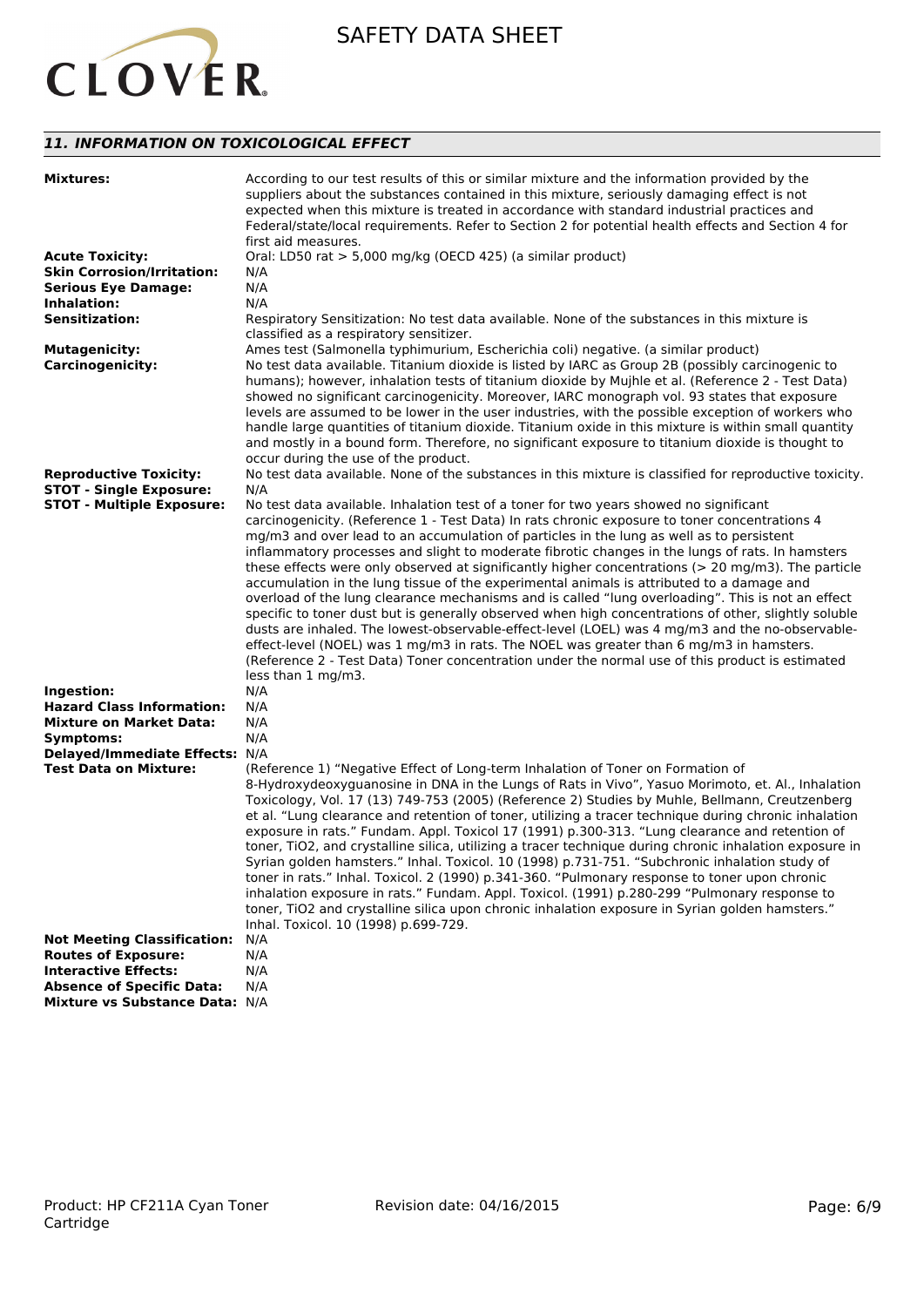

# *12. ECOLOGICAL INFORMATION*

| 12.1 <b>Eco toxicity:</b>           | According to the information provided by the suppliers about the substances contained in this<br>mixture, this mixture is not expected to be harmful to ecology. |
|-------------------------------------|------------------------------------------------------------------------------------------------------------------------------------------------------------------|
| 12.2 Degradability:                 | N/A                                                                                                                                                              |
| 12.3 Bioaccumulation Potential: N/A |                                                                                                                                                                  |
| 12.4 Mobility in Soil:              | N/A                                                                                                                                                              |
| 12.5 PBT & vPvB Assessment:         | N/A                                                                                                                                                              |
| 12.6 Other Adverse Effects:         | None known.                                                                                                                                                      |

# *13. DISPOSAL CONSIDERATIONS*

#### **Disposal Information:**

 Dispose as a solid waste in accordance with local authority regulations. Empty container retains product residue.

#### **Physical/Chemical Properties that affect Treatment:**

Symbol: This product is not classified as dangerous

Risk Phrases: This product is not classified according to the federal, state and local environmental regulations.

#### **Waste Treatment Information:**

Do not shred toner cartridge, unless dust-explosion prevention measures are taken. Finely dispersed particles may form explosive mixtures in air. Dispose of in compliance with federal, state, and local regulations.

### **Personal Protection Required:**

N/A

| <b>14. TRANSPORT INFORMATION</b> |                                                                                                                                             |  |  |
|----------------------------------|---------------------------------------------------------------------------------------------------------------------------------------------|--|--|
| 14.1 <b>ID Number:</b>           | None. Not a regulated material under the United State DOT, IMDG, ADR, RID, or ICAO/IATA.                                                    |  |  |
| 14.2 Shipping Name:              | None. Not a regulated material under the United State DOT, IMDG, ADR, RID, or ICAO/IATA.                                                    |  |  |
| 14.3 Hazard Class:               | None. Not a regulated material under the United State DOT, IMDG, ADR, RID, or ICAO/IATA.                                                    |  |  |
| 14.4 Packing Group:              | N/A                                                                                                                                         |  |  |
| 14.5 Environmental Hazards:      | Not a marine pollutant according to the IMDG Code. Not environmentally hazardous according<br>to the UN Model Regulations, ADR, RID or ADN. |  |  |
| 14.6 User Precautions:           | Do not open or break a container during transportation unless absolutely needed.                                                            |  |  |
| 14.7 Bulk Transport:             | N/A                                                                                                                                         |  |  |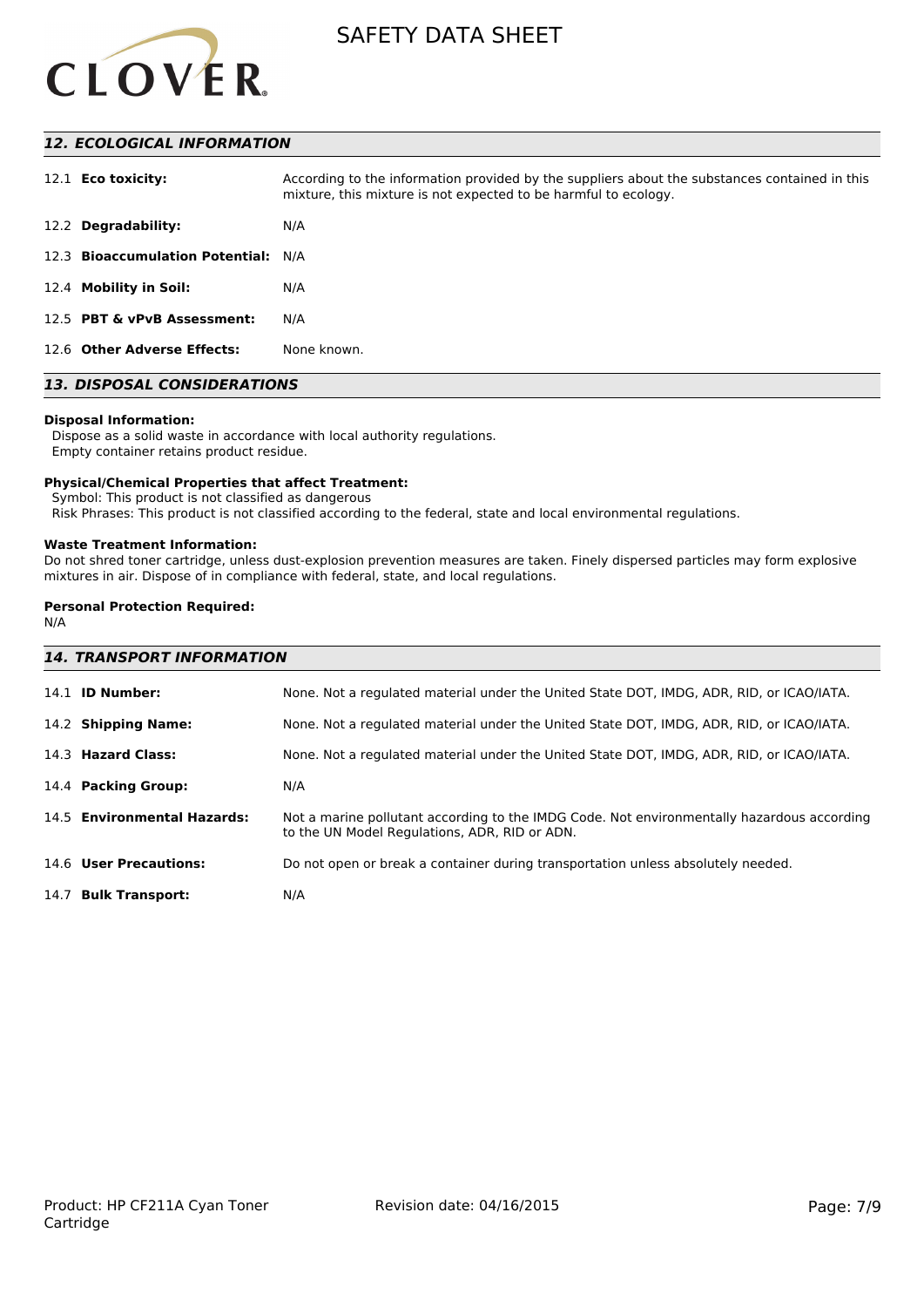

# *15. REGULATORY INFORMATION*

15.1 **Regulatory Information:** TSCA: All the substances in this mixture are listed or exempted in accordance with TSCA.

**EPA Regulatory Information:** N/A

**CERCLA Reportable Quantity:** Not applicable to this mixture.

#### 15.2 **Superfund Information:**

**Hazard Categories:**

**Immediate:** N/A

**Delayed:** N/A

**Fire:** N/A

**Pressure:** N/A

**Reactivity:** N/A

**Section 302 - Extremely Hazardous:** Not applicable to this mixture.

**Section 311 - Hazardous:** Immediate health hazard: No (All the ingredients of this product are bound within the mixture.) Chronic health hazard: No (All the ingredients of this product are bound within the mixture.) Sudden release of pressure hazard: No Reactive hazard: No

| 15.3 State Regulations:            | California Proposition 65 (Safe Drinking Water and Toxic Enforcement Act of 1986): This<br>product is in compliance with the regulation as all ingredients are bound within the<br>mixture.   |
|------------------------------------|-----------------------------------------------------------------------------------------------------------------------------------------------------------------------------------------------|
| 15.4 Other Regulatory Information: | This mixture complies with the requirements of the RoHS Directive 2011/65/EU and its<br>amendment directives. Please refer to any other Federal/state/local measures that may be<br>relevant. |
| <b>16. OTHER INFORMATION</b>       |                                                                                                                                                                                               |
| <b>General Comments:</b>           | This information is based on our current knowledge. It should not therefore be construed as                                                                                                   |

guaranteeing specific properties of the products as described or their suitability for a particular

application

**Creation Date of this SDS:** 05/19/2015